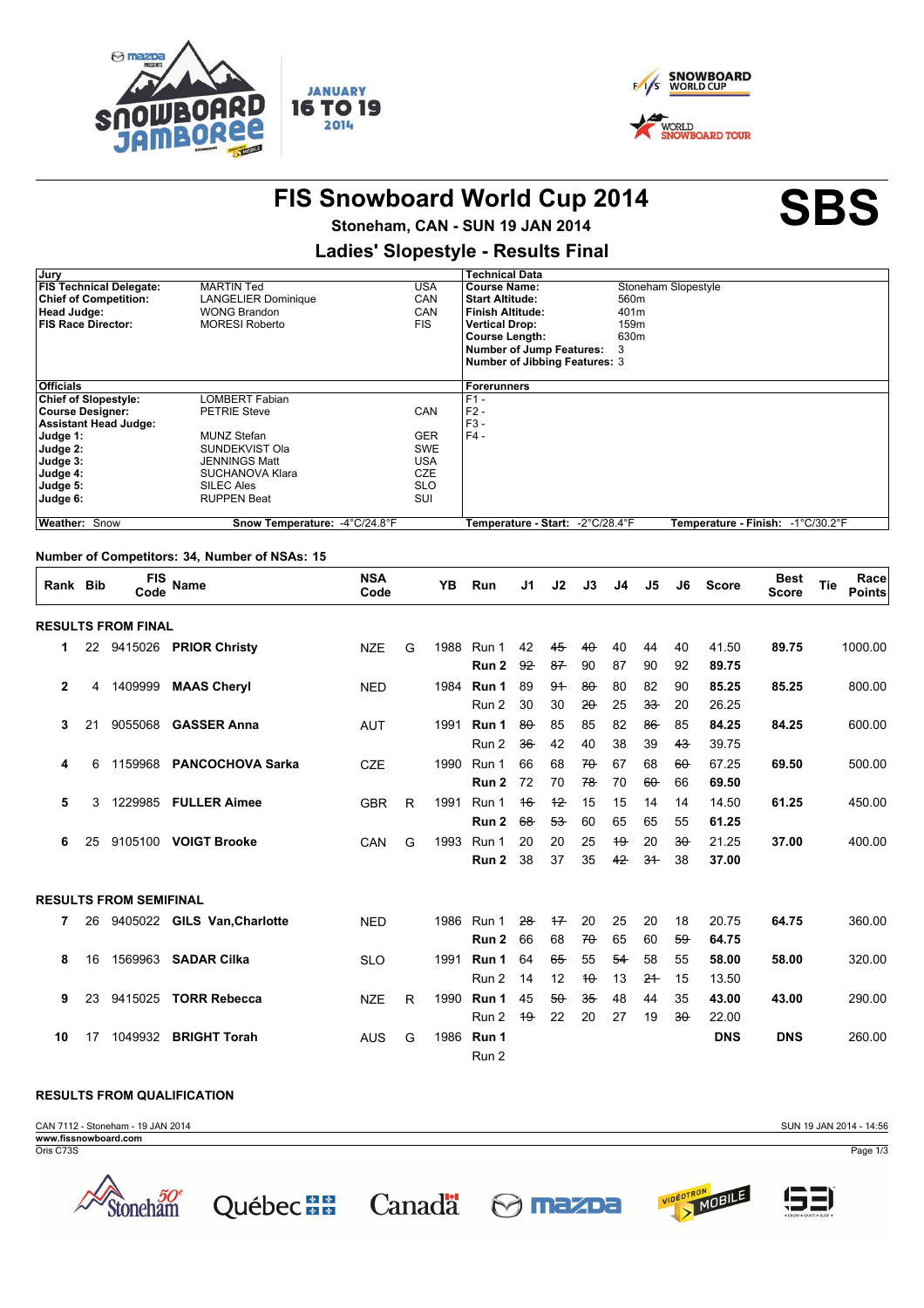



# FIS Snowboard World Cup 2014<br>
Standard CAN SUN 19 HAL2014

## **Stoneham, CAN - SUN 19 JAN 2014 Ladies' Slopestyle Results Final**

| Rank Bib |              | <b>FIS</b><br>Code | Name                               | <b>NSA</b><br>Code |   | YΒ   | Run               | J1 | J2             | J3 | J4             | J5             | J6 | <b>Score</b> | <b>Best</b><br><b>Score</b> | Tie | Race<br><b>Points</b> |
|----------|--------------|--------------------|------------------------------------|--------------------|---|------|-------------------|----|----------------|----|----------------|----------------|----|--------------|-----------------------------|-----|-----------------------|
| 11       | 9            | 1709938            | <b>MEDLOVA Klaudia</b>             | <b>SVK</b>         |   |      | 1993 Run 1        | 65 | 64             | 70 |                |                |    | 66.33        | 66.33                       |     | 240.00                |
|          |              |                    |                                    |                    |   |      | Run 2             | 20 | 19             | 10 |                |                |    | 16.33        |                             |     |                       |
| 12       | 11           | 9045022            | <b>STAVELEY Lauren</b>             | <b>AUS</b>         |   |      | 1994 Run 1        | 54 | 55             | 56 |                |                |    | 55.00        | 62.00                       |     | 220.00                |
|          |              |                    |                                    |                    |   |      | Run 2             | 61 | 59             | 66 |                |                |    | 62.00        |                             |     |                       |
| 13       | 18           | 1249951            | <b>GYARMATI Anna</b>               | <b>HUN</b>         | R |      | 1993 Run 1        |    |                |    | 20             | 18             | 27 | 21.66        | 58.00                       |     | 200.00                |
|          |              |                    |                                    |                    |   |      | Run 2             |    |                |    | 61             | 62             | 51 | 58.00        |                             |     |                       |
| 14       | 34           | 9185036            | <b>SUITIALA Ella</b>               | <b>FIN</b>         |   |      | 1989 Run 1        |    |                |    | 28             | 30             | 15 | 24.33        | 57.33                       |     | 180.00                |
|          |              |                    |                                    |                    |   |      | Run 2             |    |                |    | 59             | 63             | 50 | 57.33        |                             |     |                       |
| 14       | 20           | 9105058            | <b>MILLIGAN Molly</b>              | CAN                | G |      | 1982 Run 1        |    |                |    | 54             | 58             | 60 | 57.33        | 57.33                       |     | 180.00                |
|          |              |                    |                                    |                    |   |      | Run 2             |    |                |    | 31             | 31             | 24 | 28.66        |                             |     |                       |
| 16       | 19           |                    | 9415018 LUXTON Stefi               | <b>NZE</b>         | G |      | 1991 Run 1        |    |                |    | 44             | 48             | 55 | 49.00        | 54.66                       |     | 150.00                |
|          |              |                    |                                    |                    |   |      | Run 2             |    |                |    | 53             | 51             | 60 | 54.66        |                             |     |                       |
| 17       | 10           |                    | 9105226 MCMANIMAN Audrey           | CAN                |   |      | 1995 <b>Run 1</b> | 56 | 53             | 54 |                |                |    | 54.33        | 54.33                       |     | 140.00                |
|          |              |                    |                                    |                    |   |      | Run 2             | 22 | 28             | 15 |                |                |    | 21.66        |                             |     |                       |
| 18       | 14           |                    | 9195072 HAERTY Marion              | <b>FRA</b>         | G |      | 1992 Run 1        | 45 | 47             | 51 |                |                |    | 47.66        | 52.66                       |     | 130.00                |
|          |              |                    |                                    |                    |   |      | Run 2             | 54 | 52             | 52 |                |                |    | 52.66        |                             |     |                       |
| 19       | 30           | 9105027            | <b>STANGELAND Breanna</b>          | CAN                | G |      | 1988 Run 1        |    |                |    | 52             | 56             | 48 | 52.00        | 52.00                       |     | 120.00                |
|          |              |                    |                                    |                    |   |      | Run 2             |    |                |    | $\overline{7}$ | $\overline{c}$ | 5  | 4.66         |                             |     |                       |
| 20       | $\mathbf{2}$ | 9105246            | <b>BLOUIN Laurie</b>               | CAN                | G |      | 1996 Run 1        | 53 | 49             | 50 |                |                |    | 50.66        | 50.66                       |     | 110.00                |
|          |              |                    |                                    |                    |   |      | Run 2             | 8  | $\overline{7}$ | 10 |                |                |    | 8.33         |                             |     |                       |
| 21       | 28           | 9435059            | <b>DZIERZAWSKI Joanna</b>          | <b>POL</b>         |   |      | 1984 Run 1        |    |                |    | 24             | 26             | 18 | 22.66        | 47.00                       |     | 100.00                |
|          |              |                    |                                    |                    |   |      | Run 2             |    |                |    | 40             | 45             | 56 | 47.00        |                             |     |                       |
| 22       | 7            | 9105208            | <b>DENENA Samm</b>                 | CAN                | R | 1994 | Run 1             | 48 | 45             | 47 |                |                |    | 46.66        | 46.66                       |     | 90.00                 |
|          |              |                    |                                    |                    |   |      | Run 2             | 26 | 27             | 25 |                |                |    | 26.00        |                             |     |                       |
| 23       | 33           | 1229991            | <b>ORMEROD Katie</b>               | <b>GBR</b>         | G |      | 1997 Run 1        |    |                |    | 46             | 46             | 40 | 44.00        | 44.00                       |     | 80.00                 |
|          |              |                    |                                    |                    |   |      | Run 2             |    |                |    | 43             | 35             | 41 | 39.66        |                             |     |                       |
| 24       | 1            |                    | 1159977 VOJACKOVA Katerina         | CZE                |   |      | 1997 <b>Run 1</b> | 42 | 43             | 44 |                |                |    | 43.00        | 43.00                       |     | 70.00                 |
|          |              |                    |                                    |                    |   |      | Run 2             | 25 | 18             | 27 |                |                |    | 23.33        |                             |     |                       |
| 25       | 29           | 1569959            | <b>PRIBOSIC Urska</b>              | <b>SLO</b>         |   |      | 1990 Run 1        |    |                |    | 48             | 44             | 35 | 42.33        | 42.33                       |     | 60.00                 |
|          |              |                    |                                    |                    |   |      | Run 2             |    |                |    | 33             | 25             | 15 | 24.33        |                             |     |                       |
| 26       | 5            | 9185030            | <b>NISULA Kristiina</b>            | <b>FIN</b>         |   |      | 1992 Run 1        | 36 | 32             | 40 |                |                |    | 36.00        | 36.00                       |     | 50.00                 |
|          |              |                    |                                    |                    |   |      | Run 2             | 31 | 29             | 25 |                |                |    | 28.33        |                             |     |                       |
| 27       |              |                    | 12 9105243 ANDREWSHENKO Gillian    | CAN                |   |      | 1986 Run 1        | 32 | 36             | 37 |                |                |    | 35.00        | 35.00                       |     | 45.00                 |
|          |              |                    |                                    |                    |   |      | Run 2 33          |    | 37             | 35 |                |                |    | 35.00        |                             |     |                       |
| 28       | 31           |                    | 1619999 ORTANEZ Nirvana            | PHI                |   |      | 1991 Run 1        |    |                |    | 26             | 22             | 30 | 26.00        | 30.33                       |     | 40.00                 |
|          |              |                    |                                    |                    |   |      | Run 2             |    |                |    | 31             | 29             | 31 | 30.33        |                             |     |                       |
| 29       |              |                    | 15 9105236 ALLPORT Natalie         | CAN                | G |      | 1993 Run 1        | 31 | 27             | 30 |                |                |    | 29.33        | 29.66                       |     | 36.00                 |
|          |              |                    |                                    |                    |   |      | <b>Run 2</b> 33   |    | 25             | 31 |                |                |    | 29.66        |                             |     |                       |
| 30       |              |                    | 32 1549964 HILLEN RODRIGUEZ Sandra | MEX                |   |      | 1984 Run 1        |    |                |    | 22             | 24             | 25 | 23.66        | 29.00                       |     | 32.00                 |
|          |              |                    |                                    |                    |   |      | Run 2             |    |                |    | 27             | 31             | 29 | 29.00        |                             |     |                       |

CAN 7112 - Stoneham - 19 JAN 2014 **www.fissnowboard.com**

Oris C73S









Page 2/3

SUN 19 JAN 2014 - 14:56